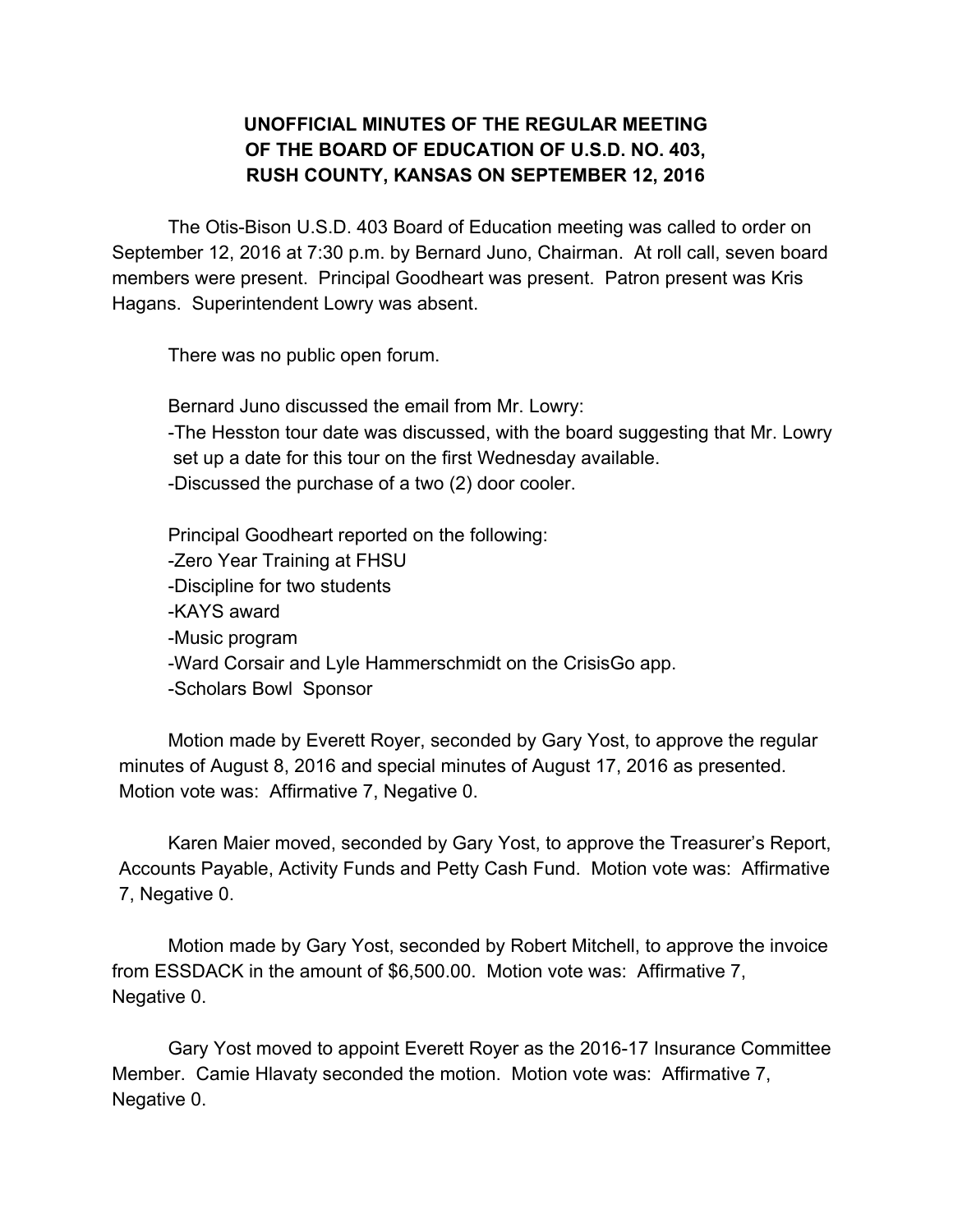Gary Yost moved, seconded by Pam Welsh, to appoint Camie Hlavaty as the 2016-17 Appraisal Committee Member. Motion vote was: Affirmative 7, Negative 0.

Motion made by Everett Royer, seconded by Robert Mitchell, to approve the out-of-district applications as presented. Motion vote was: Affirmative 7, Negative 0. (Out-of-district applications approved for Christian Roth, Nathan Roth, Jr. and Brooklynn Roth.)

Motion made by Gary Yost, seconded by Everett Royer, to approve the Out-of-District Attendance and Transportation form from U.S.D. 432, Victoria. Motion vote was: Affirmative 7, Negative 0.

Karen Maier moved, seconded by Camie Hlavaty, to approve the Resolution to Destroy Records as presented. Motion vote was: Affirmative 7, Negative 0. (Copy of Resolution attached and hereto made a part of these minutes.)

Motion made by Everett Royer, seconded by Pam Welsh, to approve the disposal of surplus library books by any method(s) as determined by the administrators. Motion vote was: Affirmative 7, Negative 0.

Special meeting dates for board training were discussed. The suggested dates are October 26, 2016, October 20, 2016 and October 13, 2016 from 7:00 - 9:00 p.m.

Gary Yost moved to adjourn. Karen Maier seconded the motion. Motion vote was: Affirmative 7, Negative 0. The meeting was adjourned at 7:55 p.m.

\_\_\_\_\_\_\_\_\_\_\_\_\_\_\_\_\_\_\_\_\_\_\_\_\_\_\_\_\_\_\_\_ \_\_\_\_\_\_\_\_\_\_\_\_\_\_\_\_\_\_\_\_\_\_\_\_\_\_\_\_\_\_\_

Respectfully Submitted:

Chairperson Janice Pivonka, Clerk